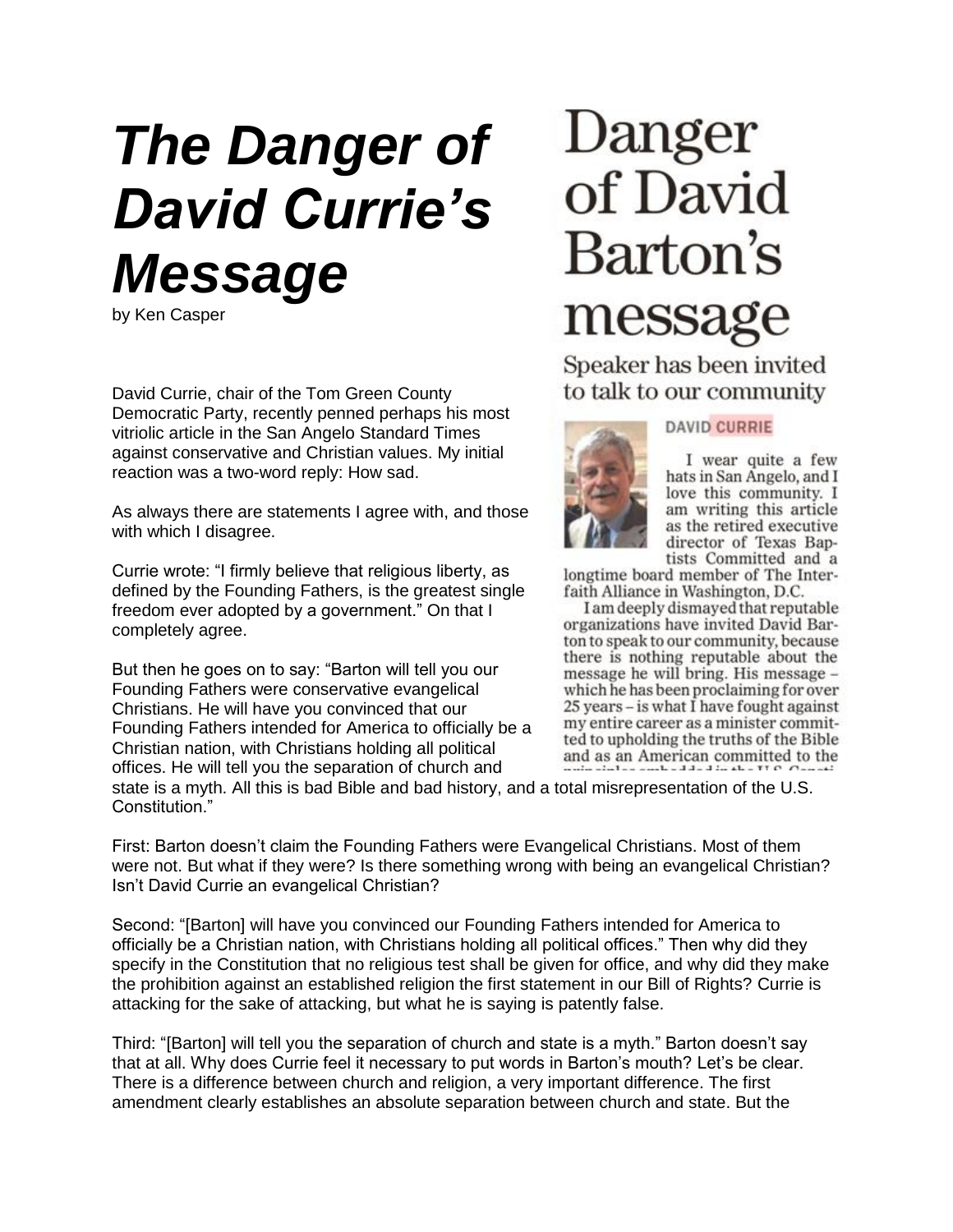writings of the Founding Fathers just as clearly declare that religion plays a vital role in good government and good citizenship. To quote George Washington: "Of all the dispositions and habits which lead to political prosperity, religion and morality are indispensable supports." And John Adams: "Our Constitution was made for a moral and religious people. It is wholly inadequate to the government of any other."

"Render unto Caesar the things that are Caesar's, and unto God the things that are God's," (Matt 22:21) endorses separation of church and state, but is it absolute? Does it mean a doctor can be a good Christian at church on Sunday, and still be a good Christian on Monday when he complies with a state order to perform a late-term abortion, or that he must assist a patient in committing suicide on demand?

Currie himself goes on to make more statements that are at least questionable. For example: "Separating church and state IS a Christian value." Really? That is certainly not historically true. Historically there was the Holy Roman Empire and the divine right of kings. The British monarch to this day is the head of the Church of England.

Currie is fond of making sweeping statements. "...nearly all wars would end, as most wars have resulted from the efforts of one religious group to impose its faith on others." While I believe other countries would profit domestically and internationally by adopting our First Amendment, I find Currie's assertion at least questionable. Our civil war, WWI and WW2, Korea and Vietnam were not about religion.

Currie writes: "David Barton's message is against everything for which this country stands, as well as what Christ taught in the Scriptures. I urge you to not be fooled by his nonsense that hurts our churches and our country."

Why would a Christian minister be so emphatic about rejecting the "Christian nation" label, while so enthusiastically embracing the "secular" title? This seems to be a perfect example of how Currie's political allegiance has blinded him to the truth. Barton is a conservative; Currie is a liberal. In Currie's eyes, therefore, anything Barton says has to be attacked, not on its merits, but because Currie wants absolute control of the agenda. Truth is irrelevant. The result is that Currie twists himself into knots and contradicts himself in his desperate efforts to discredit his opponents.

Finally, Currie points out that Barton's book, *The Jefferson Lies*, was pulled from the shelves by the publisher because some facts were not fully supported. Note: the facts were not wrong, but some people took exception to the extent of notes on them. A quibble? Yes, but that is what the left does when it doesn't have the truth on its side. A full explanation can be found at: [https://www.wallbuilders.com/downloads/newsletter/DefendingTheJeffersonLiesDavidBartonRes](https://www.wallbuilders.com/downloads/newsletter/DefendingTheJeffersonLiesDavidBartonRespondstohisConservativeCritics.pdf) [pondstohisConservativeCritics.pdf](https://www.wallbuilders.com/downloads/newsletter/DefendingTheJeffersonLiesDavidBartonRespondstohisConservativeCritics.pdf)

The book is available on Amazon in hardback, paperback and Kindle editions.

Dr. Currie started his article by saying he loves this community. I believe him. I do too. I love this community, this state and this country. I took an oath a long time ago to protect and defend the Constitution of the United States against all enemies, foreign and domestic. My loyalty has never wavered. It never will. I've been blessed to be born in the greatest nation on earth.

Yet I have to repeat my initial assessment of Currie's remarks: how sad. How sad that a retired ordained Christian minister would be so adamant and bitter in his political loyalties that he is willing to slander anyone with whom he disagrees. That Currie doesn't see eye-to-eye with